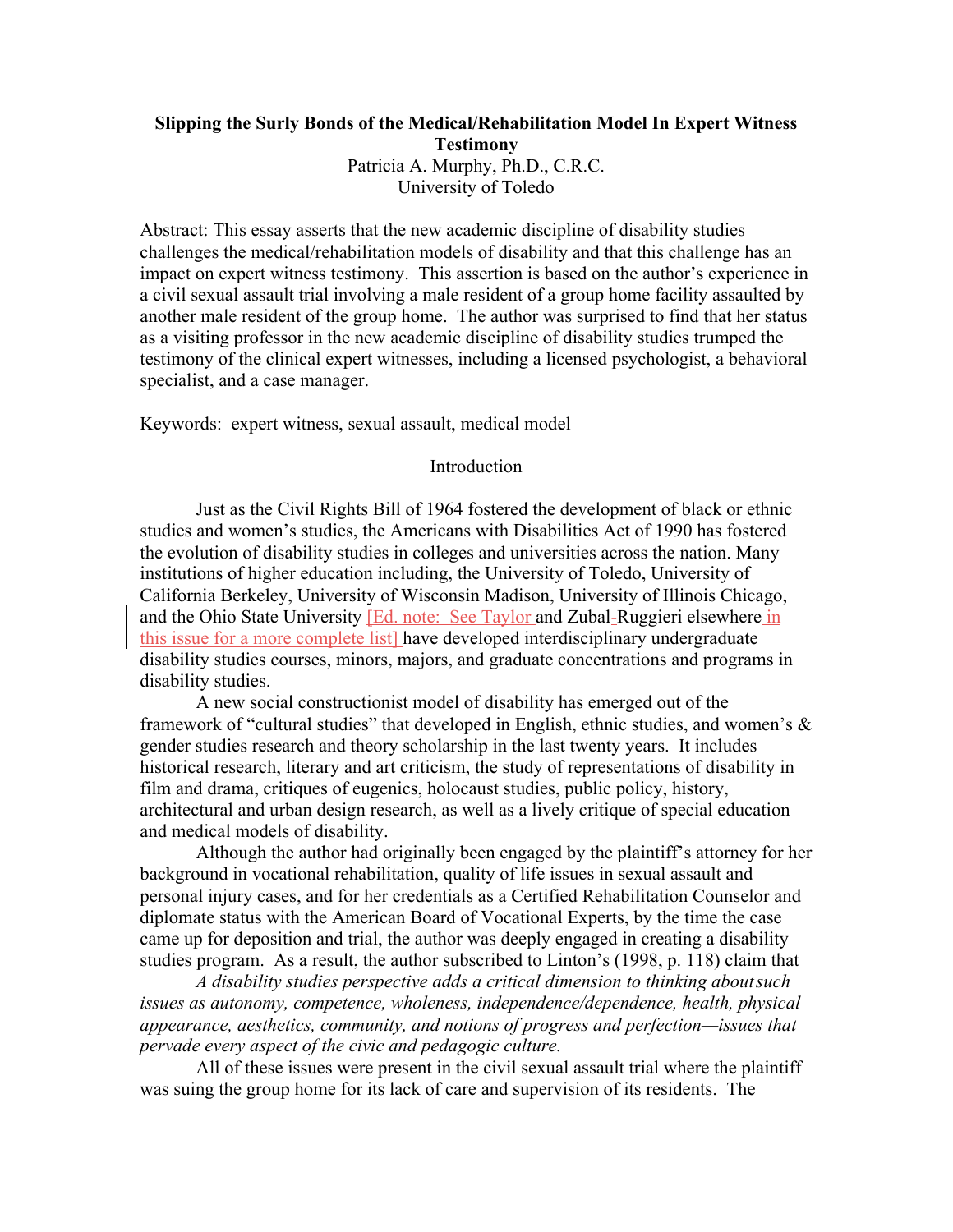plaintiff, a thirty-year-old man with developmental disabilities including cerebral palsy and cognitive disabilities, also used a wheelchair. On a field trip, ironically to train people with developmental disabilities in self-advocacy, the plaintiff was sexually assaulted by the perpetrator after he fell asleep in his bed. The plaintiff woke to find the perpetrator undressing him and attempting to penetrate him anally. He resisted and the perpetrator left his room.

Only one paraprofessional attendant accompanied the residents on the field trip. Ordinarily, two staff members from the group home accompany residents on such trips. The plaintiff was too embarrassed to report the assault to this lone female staff member and he did not report his experience until his male case manager came for a visit a few days later. The case manager immediately called the local police and an investigation ensued. The perpetrator, a large man with cognitive disabilities, admitted the assault and arrangements were made with the district attorney to charge him with a misdemeanor sexual assault. The perpetrator was not incarcerated, but returned to the facility. When the plaintiff realized that no steps would be taken to protect him in the group home, he left to live with his mother in a nearby large city. Unfortunately due to substance abuse, the mother was not able to provide her son a home but after the plaintiff left the facility his state and federal funding streams were cut off. Both mother and son found themselves homeless on the streets for nearly a year before funding could be reinstated. In the meantime, the plaintiff lost access to the training he had been receiving in independent living skills such as cooking, housekeeping, and working in a janitorial and file clerk capacity. His long-term goal was to live independently in his own apartment and work on a part-time basis. That is, the plaintiff was struggling with the very issues Linton notes: a*utonomy, competence, wholeness, independence/dependence.*

Although homelessness, living on the street, and caring for a parent addicted to alcohol could be framed as the ultimate bootcamp in terms of struggling with autonomy and independence, none of these experiences lead to what Linton refers to as *health, physical appearance, aesthetics, and community.* That is, the plaintiff's physical and psychological health were at further risk due to poverty, homelessness, and substance abuse by others including his mother and people confronted on the street... Even after the plaintiff designated his mother as his caretaker, thereby enabling the funding streams to flow, he ultimately fired her because of her destructive influence on his well-being. After more than 4 years the plaintiff was able to locate stable housing in a family home with only one other resident with development disabilities. He had his own room and a parttime job, but still found himself afraid of men in general, and men who were strangers to him in particular. He found it difficult to leave his new home for any purpose whatsoever. The plaintiff lost his community at his group home and lost the opportunity to make a gradual transition from a group home to independent living while maintaining his ties with friends in the group home. His physical appearance improved after he located housing (being able to bathe, get dental care, purchase clothing), but since he used a wheelchair, the plaintiff was always marked as disabled and he could never escape this identity and all of the socially constructed meanings associated with such an identity. As we shall see, this disability identity was integral to the jury trial.

When Linton refers to *aesthetics* as part and parcel of the examination of disability, in my opinion, she refers to a whole complex of ideas about disability including desirability, beauty, sexuality, and even a sense of rightness. In any sexual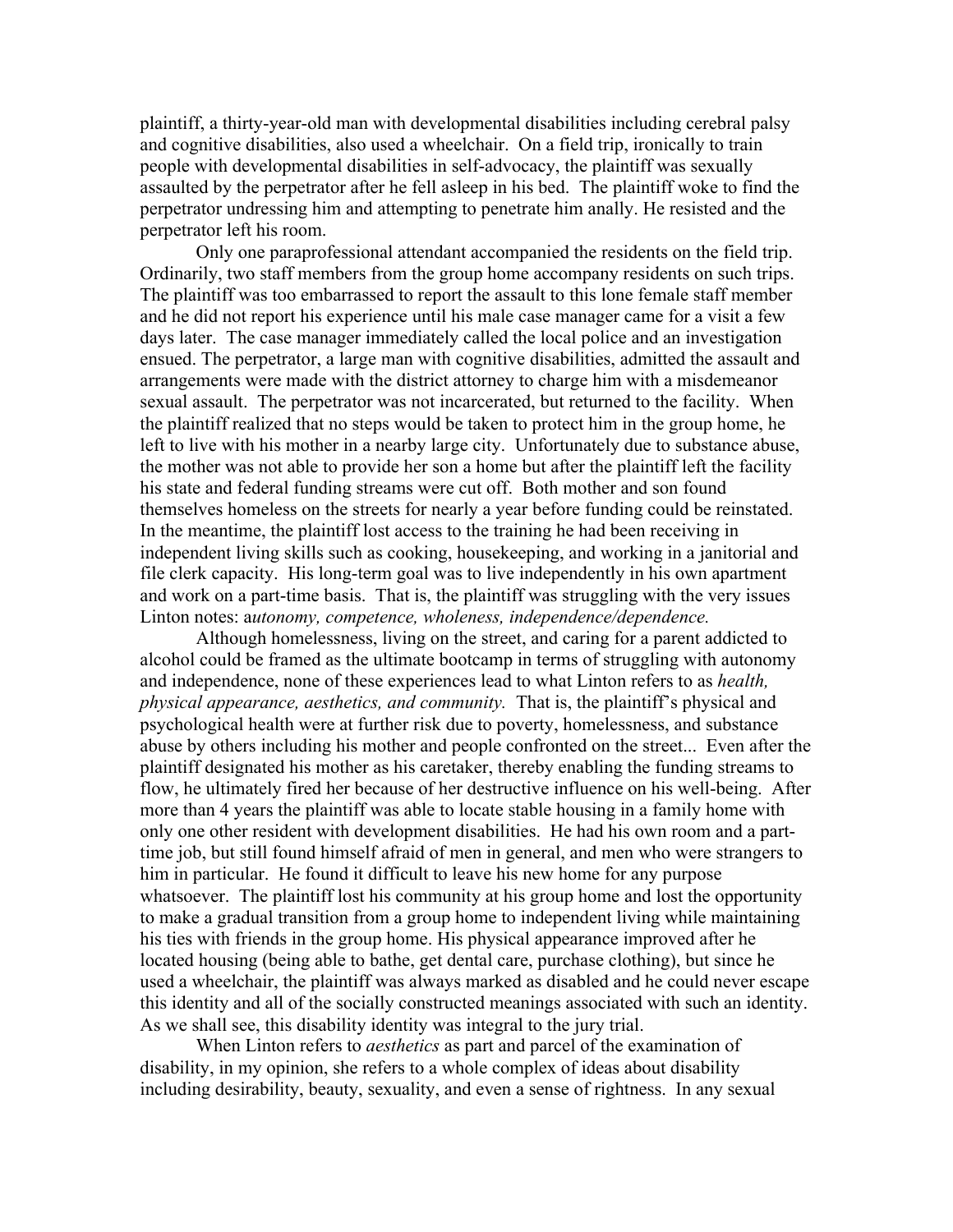assault case, these are always underlying themes which sometimes emerge as what the plaintiff was wearing, the gender, age and beauty of the plaintiff, and the plaintiff's sexuality. A male on male assault by one disabled man on another disabled man and the perpetrator able-bodied and the victim in a wheelchair and not mobile without it challenges all of our stereotypes about sexual assault, sexuality, beauty, and rightness. The idea that people with disabilities have any sexuality at all is suspect although the dangerous sexuality of men with cognitive disabilities is a common theme in film and literature (e.g., John Steinbeck's *Of Mice and Men*)*.* Gender stereotyping is also in play here since sexual assault is generally understood to be a male on female crime. Beauty is also not ascribed to men, but in this case a sense of rightness and a sense of its opposite, wrongness emerged. The sense of rightness came from the demeanor of the plaintiff. The plaintiff was a credible witness. His bearing was dignified. His speaking was calm and clear. His confusion about whether or not he had experienced penetration was innocently believable. His vulnerability became apparent when he had to crawl from his wheelchair to the chair in the witness stand. The plaintiff did this with no shame and great cheerfulness. The plaintiff survived the questioning about his sexuality. The big question was: "Are you homosexual?" The purpose of this question was to lay the groundwork for a possible consensual sexual experience between the plaintiff and the perpetrator, but the plaintiff responded that he hoped to find a nice woman and marry some day.

The perpetrator, on the other hand, did not testify but glowered and loomed as the large able-bodied man with a previous history of sexual assault. Although this was not known by the jury, it was information possessed by all of the attorneys and expert witnesses. However, the jury did know that the perpetrator had been convicted on a felony sexual assault on the plaintiff in the criminal adjudication of this case. The misdemeanor sexual assault charges had been replaced by a felony conviction when the group home interfered with the criminal case by hiring an attorney with the perpetrator's Social Security Disability Insurance checks. Despite this conviction, the perpetrator never went to jail and no counseling was provided to him. After more than 4 years, the perpetrator still resided in the group home. The perpetrator never testified at trial. However, the act of sexual assault loomed over the entire proceedings and invaded the courtroom with a sense of wrongness.

#### Disability Identity

Disability identity played a key role in this civil trial for two reasons. First, the plaintiff was marked by a disability identity because of his wheelchair use. Secondly, the plaintiff claimed a disability identity because he has a cognitive disability and is involved with the self advocacy organization, People First. As pointed out above, the jury had already been presented with a powerful image of the plaintiff's disability when he had to clamber out of his wheelchair down to the floor and up the one step into the witness box and then climb up into the chair placed on the elevated platform. The jury was jolted again when a bomb scare interrupted the trial and the courthouse had to be evacuated. Although the use of elevators is not recommended in such a situation, it was clear to all the parties in the trial that the plaintiff would use the elevator even at risk of his life. No one volunteered to carry the plaintiff down nine flights of stairs to the street. When the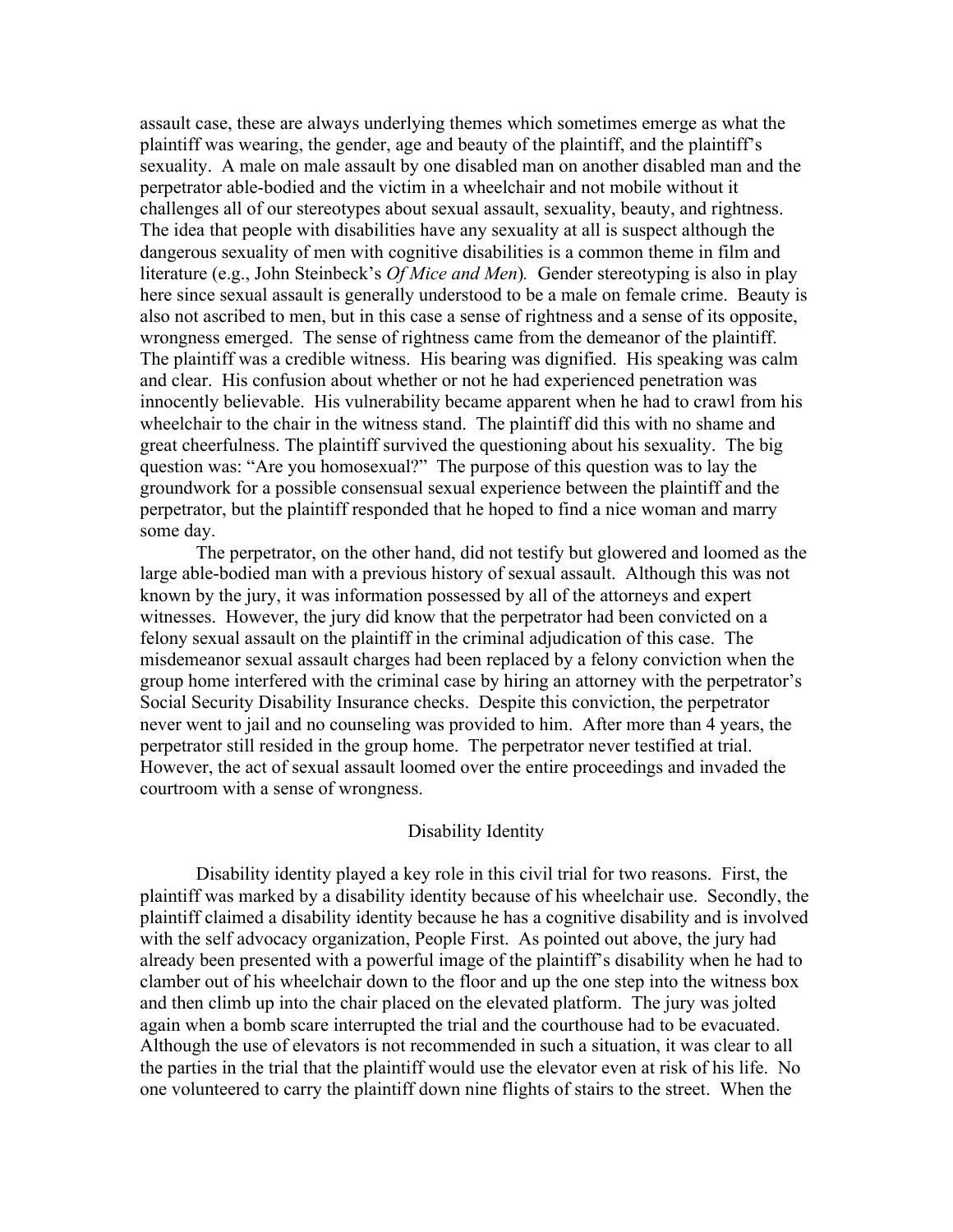trial resumed an hour later, the plaintiff's disability identity was powerfully present in the minds of the jury. Neither the plaintiff's nor the perpetrator's cognitive disabilities were salient factors during the evacuation procedure, but the plaintiff was marked by his wheelchair use whereas the perpetrator had made his way down the stairs with the rest of us.

As Linton (1998, p. 12) points out:

*"While retaining the term disability, despite its medical origins, a premise of most of the literature in disability studies is that disability is best understood as a marker of identity. As such, it has been used to build a coalition of people with significant impairments …"*

She continues:

*"When disability is redefined as a social/political category, people with a variety of conditions are identified as people with disabilities or disabled people, a group bound by common social and political experience. These designations, as reclaimed by the community, are used to identify us as a constituency, to serve our needs for unity and identity, and to function as a basis for social activism."*

The plaintiff's attitude toward his mobility impairment was casual. If he needed to get out of his wheelchair down to the floor and climb up into the witness box, he did it with a shrug. His passion was in self-advocacy, control over his own life, and a determination to assert himself despite his cognitive impairments. In short, the plaintiff claimed his disability identity through his political activism with People First. The People First organization is part of what Shapiro (1994, p. 186) refers to as the "second wave against the professionals who have run programs for people with retardation." (The first wave was advocacy by parents for their children with cognitive disabilities.) Without the plaintiff's claiming of this aspect of his disability identity, it is unlikely that he would have had the internal strength to stand up against the professionals in the group home when he reported the sexual assault to his case manager. It is not accidental that the plaintiff selected an outside professional to report the assault and not a permanent member of the group home staff. Although the case manager could be characterized as the hero in this cast of rehabilitation professionals, when he was provided with an attorney, he ultimately failed to advocate for the plaintiff. Obviously, the case manager who had reported the assault to the police and to the group home professionals was to be restrained and silenced because he risked his company's lucrative contract with the group home. His subsequent testimony in depositions and trial was weak and non-committal.

The plaintiff's self-advocacy background also meant that the case came to trial. That is, even the plaintiff's own attorney admitted that he was reluctant to bring the case forward but the plaintiff's assertion of his right to dignity and justice kept all of the professionals in his case on track. The plaintiff, because of his activism, had transcended the old idea promulgated by psychologists "that people with retardation could have no sense of self and therefore were incapable of making decisions" (Shapiro 1993, p. 195). Although the jury's grasp of this aspect of the plaintiff's disability identity was more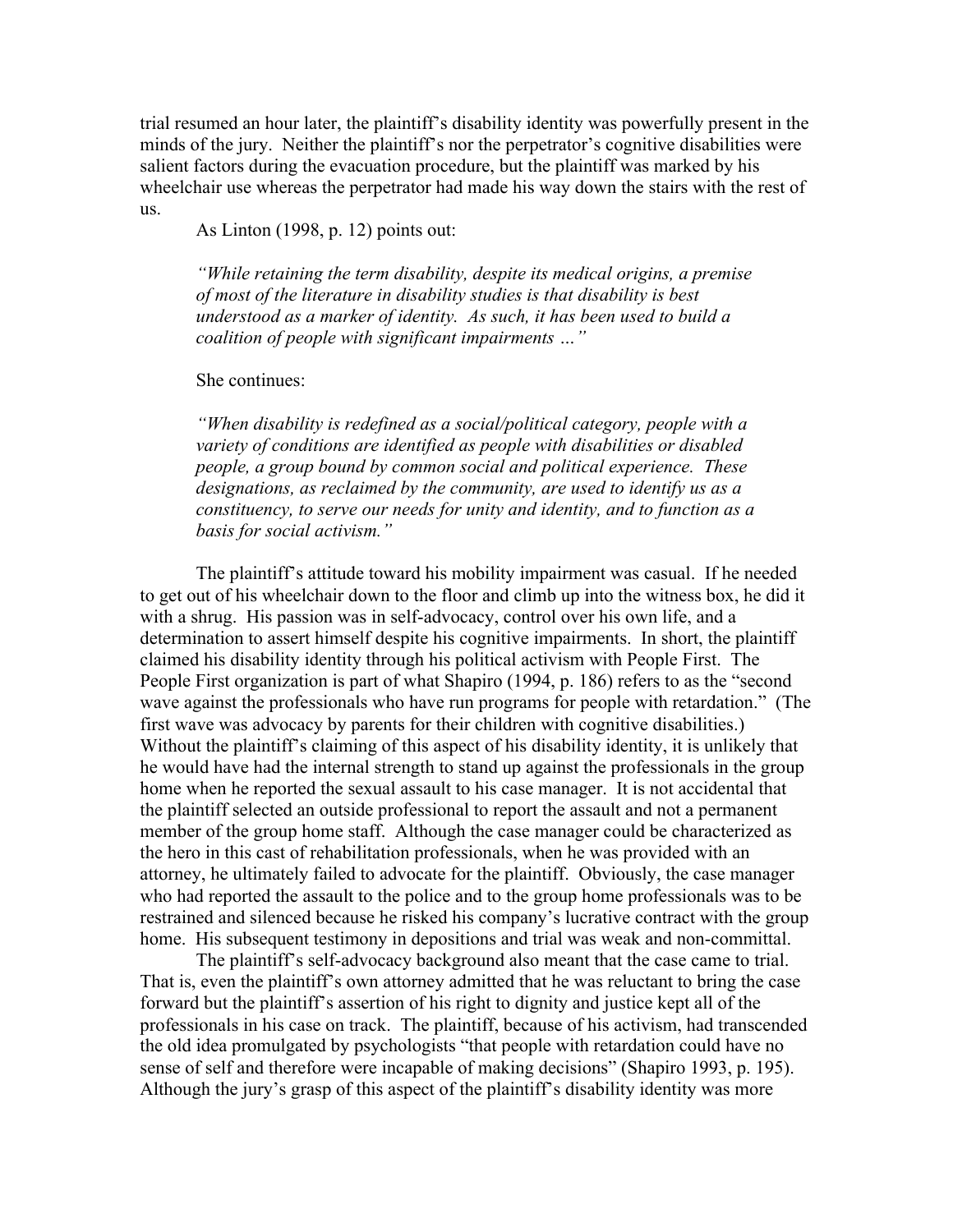subtle and perhaps even easy to erase, it was there. The plaintiff's cognitive impairment became obvious when he testified but so was his determination to be heard, for justice to be done. The plaintiff was able to assert his personhood to the point that in testimony he was listened to with an attentiveness so careful that breathing became a disruption to concentration.

### The Expert Witnesses

In addition to the case manager, the defendant's attorneys brought forward a behavioral specialist and a clinical psychologist who was also a tenured professor at the local state university. It should be understood that it was the group home which was on trial here since they were the "deep pockets" in this case. Certainly, the perpetrator was the defendant as well but since his only access was to SSDI income, there was no gain be had in bringing a civil case against him alone. The problem then was to prove or disprove that the group home was liable for the actions of the perpetrator.

The behavioral specialist was so caught up in the medical/psychological model of disability that she was patently unaware of the past 30 years of development in interpersonal violence literature and had no awareness of the emerging literature on disability and violence (Krotoski, *et al.* 1996; Murphy 1993, 1996, 1998; Sobsey 1994). Instead she verged on presenting the stereotype of persons with cognitive disabilities as being incapable of providing credible testimony on their own behalf, particularly sexual assault claims. She was hired to assist clients in changing their behaviors after they had claimed a sexual assault and indicated that the sexual assault would have to be "proven" in order for her to acknowledge that such an assault had ever taken place. Interestingly, this expert had never been hired to work with perpetrators in order to change their behaviors and no such services had ever been provided to the perpetrator in this case. This expert also had a contractual relationship with the group home and therefore it was not in her interest to suggest that such sexual assaults took place at the group home or between clients from the group home on field trips.

The clinical psychologist had been hired to evaluate whether or not the plaintiff had suffered any long term psychological damage as a result of the sexual assault. The position of the defendants in this case was that the sexual contact was consensual and even if it was not consensual, there was no impact on the plaintiff. The psychologist stated he could not determine if the sexual contact was consensual or not but that the results of his testing indicated that the plaintiff was not now experiencing any posttraumatic stress disorder. The psychologist then launched into a monologue about whether or not penetration had actually occurred. This was done in a booming voice with language such as: "Did the penis touch the anus? Did the penis penetrate the anus one inch or three inches? If this happened, it would be upsetting no matter how far the penis penetrated the anus, but it had no impact on the plaintiff anyway." In this testimony, the psychologist managed to force the jury into facing what everyone knew but wanted to avoid --- the details of the sexual assault.

The testimony of these two expert witnesses placed the responsibility for the sexual assault on the shoulders of the plaintiff. Their testimony did not address any of the issues faced by residents in the group home. The social/political implications of the sexual assault were never addressed and perhaps never even noticed. Instead, the experts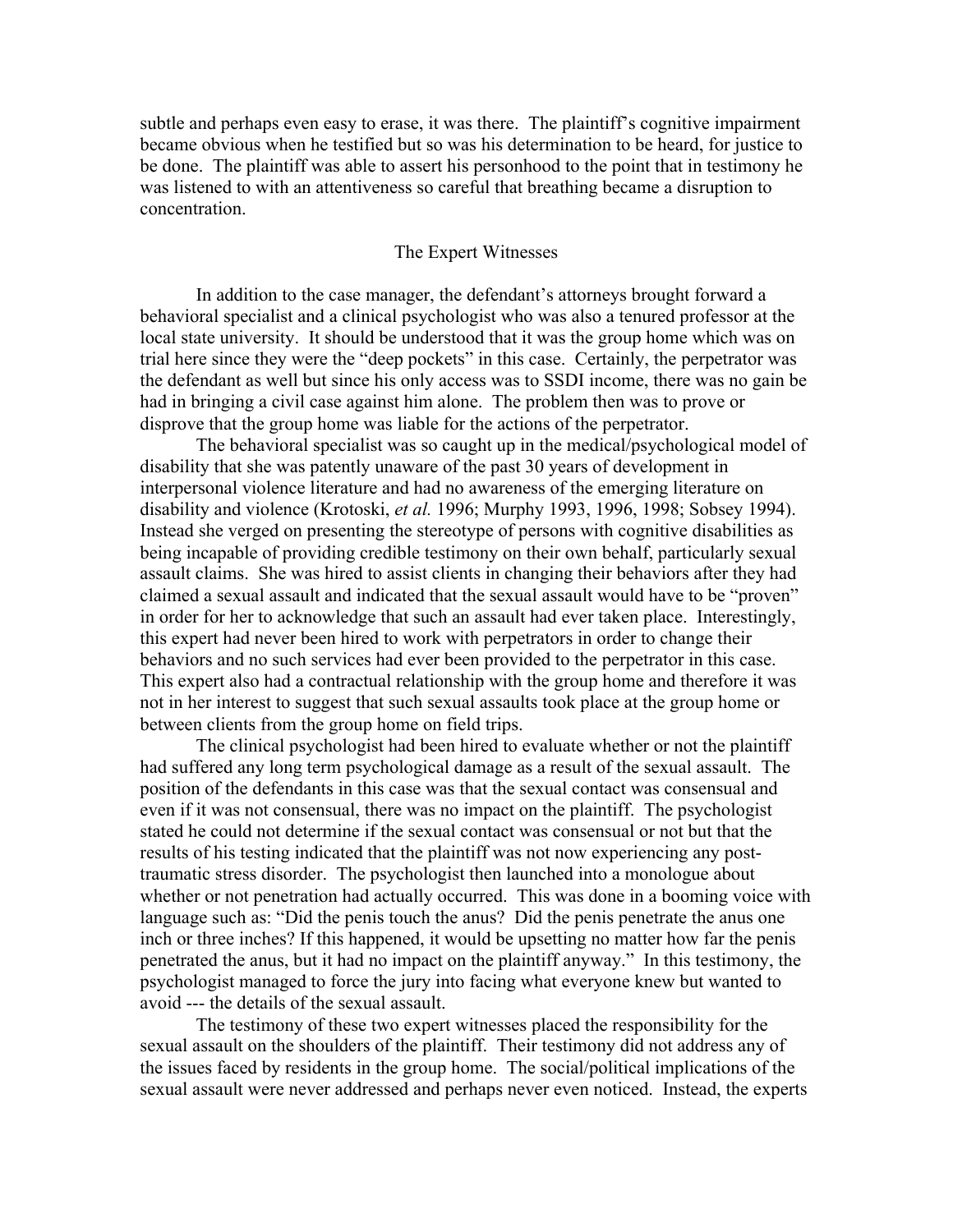focused on the case model of disability, which reduces the experience of disability to an individual medical/psychological/behavioral problem to be fixed. Ultimately, their testimony proved to be irrelevant, but that was not their fault in that the attorneys for the defendants also perceived the case to be about an individual problem and not a social issue.

This is not to say that the author was not fuddled as well. The old tried and true rehabilitation model of disability came to the forefront in discussions with the plaintiff's attorneys, reviews of the case documents, and interviews with the plaintiff, but the case just didn't fit into the usual mode. There was no way to assert lost earnings since the plaintiff's income was based on his disability and the resulting funding streams from state and federal government. His work experience had taken place in a rehabilitative or sheltered workshop environment and therefore was irregular, subject to being paid on a piece work basis, and usually below minimum wage. Records of such earnings proved impossible to obtain. Addressing vocational potential was tricky since supported employment in his community was a myth and it was unlikely that he would be able move beyond the usual muddle of sheltered workshop settings, piece work, and occasional employment.

Quality of life issues seemed to be a more promising arena for documenting damages and indeed living on the street with his substance abusing mother and the more than 4-year disruption in his attempt to learn independent living skills in order to live in his own apartment with a part-time job had been derailed, perhaps permanently. Assigning a monetary value to quality of life issues continues to be problematic in the courts and the attorneys did not hire an economist to provide testimony on this issue (Murphy and Williams 1998, pp. 15-20).

So even though the author's background in rehabilitation was certainly helpful, ultimately it was the new knowledge found in disability studies that allowed the plaintiff's attorneys to move the case away from the medical/psychological/rehabilitation model and to the social/political model of disability. That is, the focus turned away from the individual experience of the plaintiff and the perpetrator to the group home.

#### Disability Studies and Expert Witness Testimony

*"As with many of the new interdisciplinary fields, creating the category "disability studies" didn't create the scholarship. Instead, the name organizes and circumscribes a knowledge base that explains that social and political nature of the ascribed category, disability. The formal establishment of the field provided a structure for research and theory across the disciplines focused on disability as a social phenomenon, a perspective largely ignored or misrepresented in the curriculum."*

Simi Linton (1998, p.

## 117)

The category of disability studies allows one to cross disciplinary boundaries in a way not permitted as a vocational rehabilitation counselor or vocational expert. It provides a context in which to place expertise in interpersonal violence and its relationship to disability. Hence, the author did not have to compete with the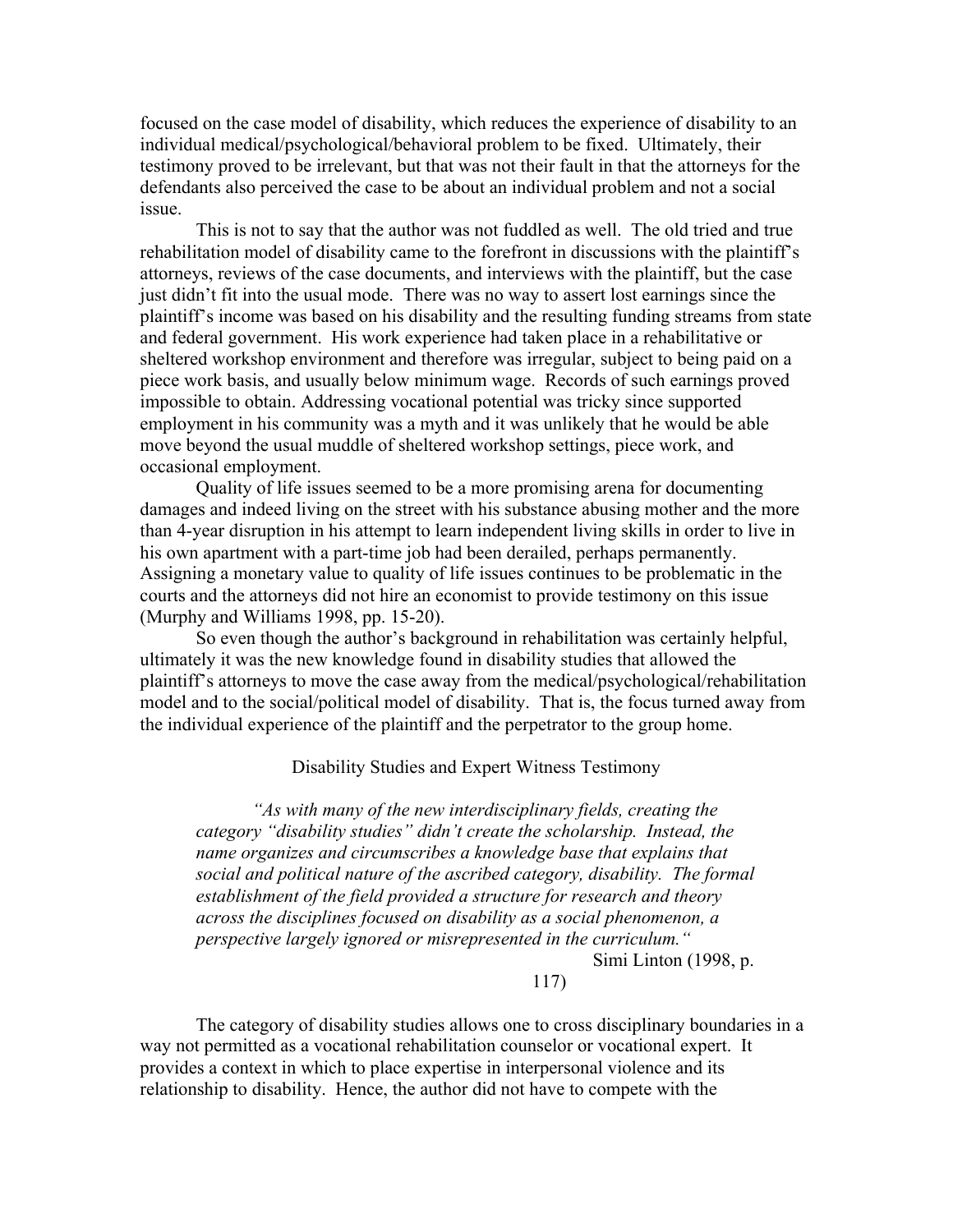psychologist over expertise in this field since she was not addressing a clinical, individual issue but a larger social issue. Her new status as a disability studies academic allowed her to provide testimony on the abuse of people with disabilities and more particularly the sexual abuse of men in institutions or group homes (Sobsey 1994, pp. 51-88).

Sobsey's (1994) path-breaking book, *Violence and Abuse in the Lives of People with Disabilities: The End of Silent Acceptance?*, summarizes five studies of sexual abuse patterns of people with disabilities, most of whom had developmental disabilities (Sobsey and Doe 1991; Sobsey-current; Sullivan, Brookhouser, Scanlan, Knutson and Schulte 1991; Turk and Brown 1992; Wescott 1993). The prevalence of abuse for adult male on adult male abuse in this population ranged somewhere between 18 to 30 percent in four of the five studies. The Sullivan, *et al.* study (1991) indicated a 57 percent of male on male sexual abuse. It was not clear why this study showed such a higher rate of abuse, but Sobsey (1994, p. 78) suggests that the study may have confounded the abuse rate when they included children with adults in their sample numbers.

Sobsey (1994, pp. 81-82) pondered the high rate of the sexual abuse of boys and men living in institutions and he suggested that the simple answer appears to be institutional structures. Because all of the studies agree that the great majority of offenders (about 9 out of 10) are males, we consider whom males have the greatest opportunity to abuse.

The traditional segregation of institutions clusters male staff together with male residents and female staff together with female residents (partly as a means of minimizing heterosexual interaction). Thus because most offenders are male, genderclustered service systems permit greater access to male victims.

The author provided the judge and jury with this information and asked some pointed questions directed at the group home staff. Given that this research has been available since 1991, what was the institution's response? That is, did the group home staff have training in the prevention and response to sexual and physical assault within their facility? Did the staff provide sexual education training for residents? Did the staff provide sexual assault education, prevention, and awareness training for residents? Were there procedures in place for response to complaints and care of residents in the employee manual? Were there procedures in place for dealing with alleged perpetrators? Were there procedures in place for protecting victims? Were staff and residents encouraged to bring forward sexual assault complaints? In other words, the author provided testimony on liability issues and the lack of ethical behavior of the so-called rehabilitation professionals employed by this CARF certified facility.

No such procedures nor sexual assault awareness and education training sessions were in place at this facility before or after this sexual assault case came to trial and the group home most likely followed the pattern seen in other group home and institutions, which is to cover up the abuse. Sobsey (1994, pp. 90-93) points to four factors that can be identified in institutional abuse:

1) Institutional abuse is characterized by the extreme power inequities that exist between staff and residents.

- 2) Institutional abuse is collective in nature.
- 3) Institutional abuse is characterized by the cover-up, largely due to conflicts of interest.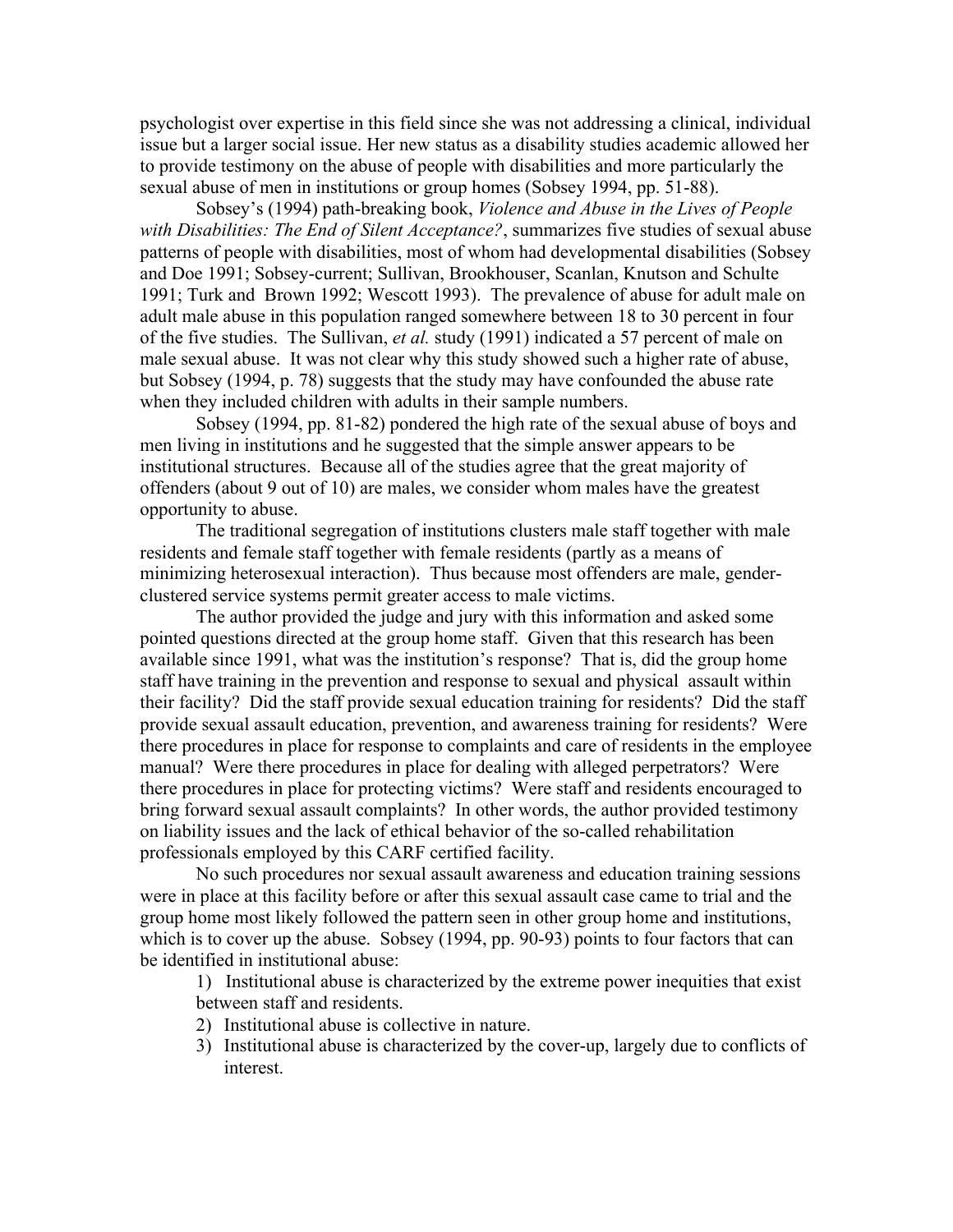4) Institutional abuse is characterized by clearly defined patterns of environmental influence brought about by staff who are given very few resources but a great deal of power over residents.

The plaintiff was given a six-figure award by the jury. This money was put into a special needs trust so that the plaintiff would not face losing his funding streams once again. The trust will allow the defendant extra income over his lifetime thereby improving the quality of life with such things as his own television set, a computer system, etc. The perpetrator has been returned to the group home where he remains to this day with no treatment or re-education to assist him in changing his behavior.

Olmstead vs. LC and Institutional Abuse: Implications for the Future

On June 22, 1999, the United States Supreme Court held in Olmstead vs. LC, 119 S.Ct. 2176 (1999) that the unnecessary segregation of individuals with disabilities in institutions may constitute discrimination based on disability. The court ruled that the Americans with Disabilities Act may require states to provide community based-services rather than institutional placements for individuals with disabilities.

Lois Curtis and Elaine Wilson, two women with mental illness and mental retardation, were confined in a Georgia state psychiatric hospital. They wanted to live in the community and receive community-based services. Their doctors agreed that the women were ready to do this, but the state had a long waiting list for community placement and, as a result, the women were institutionalized unnecessarily for years. The women filed suit against Tommy Olmstead, the Commissioner of Georgia's Department of Human Resources. After years of litigation, Olmstead asked the Supreme Court to decide once and for all whether unnecessary institutionalization of individuals with disabilities is a form of discrimination prohibited by the ADA. The Supreme Court ruled that the ADA has an "integration mandate."

As a result, the states are obliged to develop a comprehensive plan for community-based care. The sticking point is the movement of money from institutional care to community-based care. Although some states have demonstrated great resistance to formulating and implementing such plans, it has been true that since 1981, states have had an option under the Medicaid program to apply for funds to pay for a number of home and community-based services for people with disabilities. The number of states providing such services under this program is expanding steadily and rapidly each year (National Association of Protection and Advocacy Systems 1999).

Olmstead vs. LC creates a tremendous pressure on group homes and other facilities such as nursing homes which serve people with disabilities. The pressures are not only financial but raise complex issues in changing an institutional culture into a community-based, person-centered culture where a person with a disability can exercise the right to live where one wants to live, to live with whom one wants to live, with whom one wants to socialize, how one wants to spend one's time, and what jobs one wants (National Association of Protection and Advocacy Systems 1999). The resistance to such change should not be underestimated, but the rise of people with disabilities in our culture should not be underestimated either. As the self-advocacy movement for people with developmental disabilities matures, we will see more and more plaintiffs who will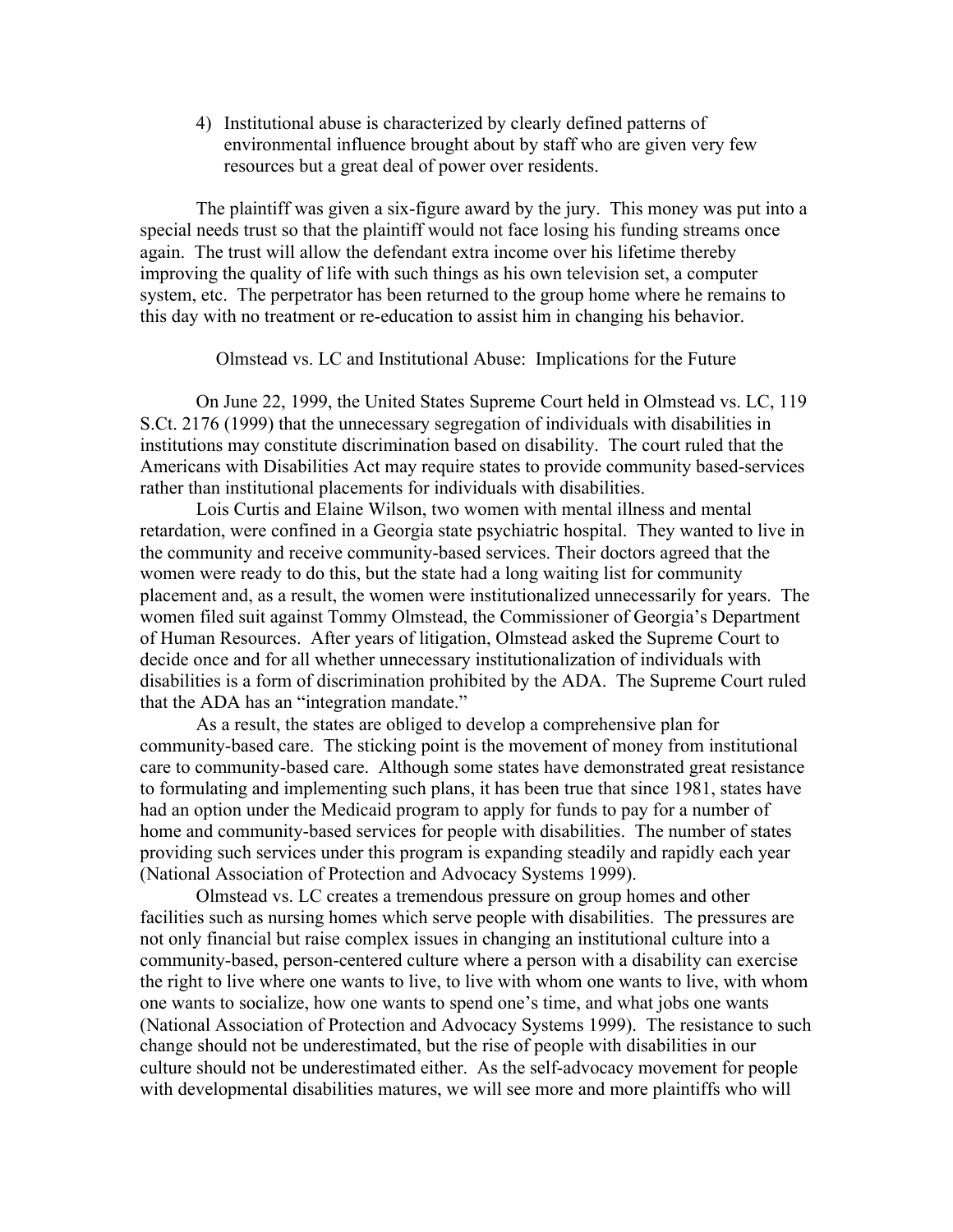demand justice for themselves in not only sexual assault cases, but in the right to be free of incarceration in the name of treatment, to live independently, to be acknowledged as full citizens participating in every aspect of community life.

Unfortunately, this transition from institutional care to community-based care and independent living for people with cognitive disabilities promises to be difficult and problematic. As a result, we can expect to see more and more civil lawsuits emerge as more people with disabilities demand their right to live in the least restrictive environment, and in an environment free of the threat of sexual assault. The new discipline of disability studies offers a methodology for providing expert witness testimony beyond the medical/rehabilitation model of disability in such cases.

**PATRICIA A. MURPHY** is the Director and Visiting Professor of the Disability Studies Program at the University of Toledo. She is currently working on editing an anthology of the History of Disability in Northwest Ohio.

#### References

- Krotoski, D.M., Nosek, M.A., & Turk, M.A.(Eds.). (1996). *Women with physical disabilities: Achieving and maintaining health and well-being.* Baltimore: P.H. Brookes Publishing Company.
- Linton, S. (1998). *Claiming disability: Knowledge and identity.* New York: New York University Press.
- Murphy, P.A. (1996). *A career and life planning guide for women survivors: Making the connections workbook.* Boca Raton, FL: CRC Press.
- Murphy, P.A. (1993). *Making the connections: Women, work and abuse.* Boca Raton, FL: CRC Press.
- Murphy, P.A. & Williams, J. M. (1998). *Assessment of rehabilitative and quality of life issues in litigation.* Boca Raton, FL: CRC Press.
- National Association of Protection and Advocacy Systems (1999, October 7). http://www.protectionandadvocacy.com.
- Shapiro, J.P. (1994). *No pity: People with disabilities forging a new civil rights movement.* New York: Three Rivers Press.
- Sobsey, D. (1994). Violence and abuse in the lives of people with disabilities: The end of silent acceptance? Baltimore: Paul H. Brookes Publishing Co.
- Sobsey, D. & Doe, T. (1991). Patterns of sexual abuse and assault. *Journal of Sexuality and Disability, 9(3),* 243-259.

Steinbeck, J. (1986). *Of mice and men*. New York: Viking Press.